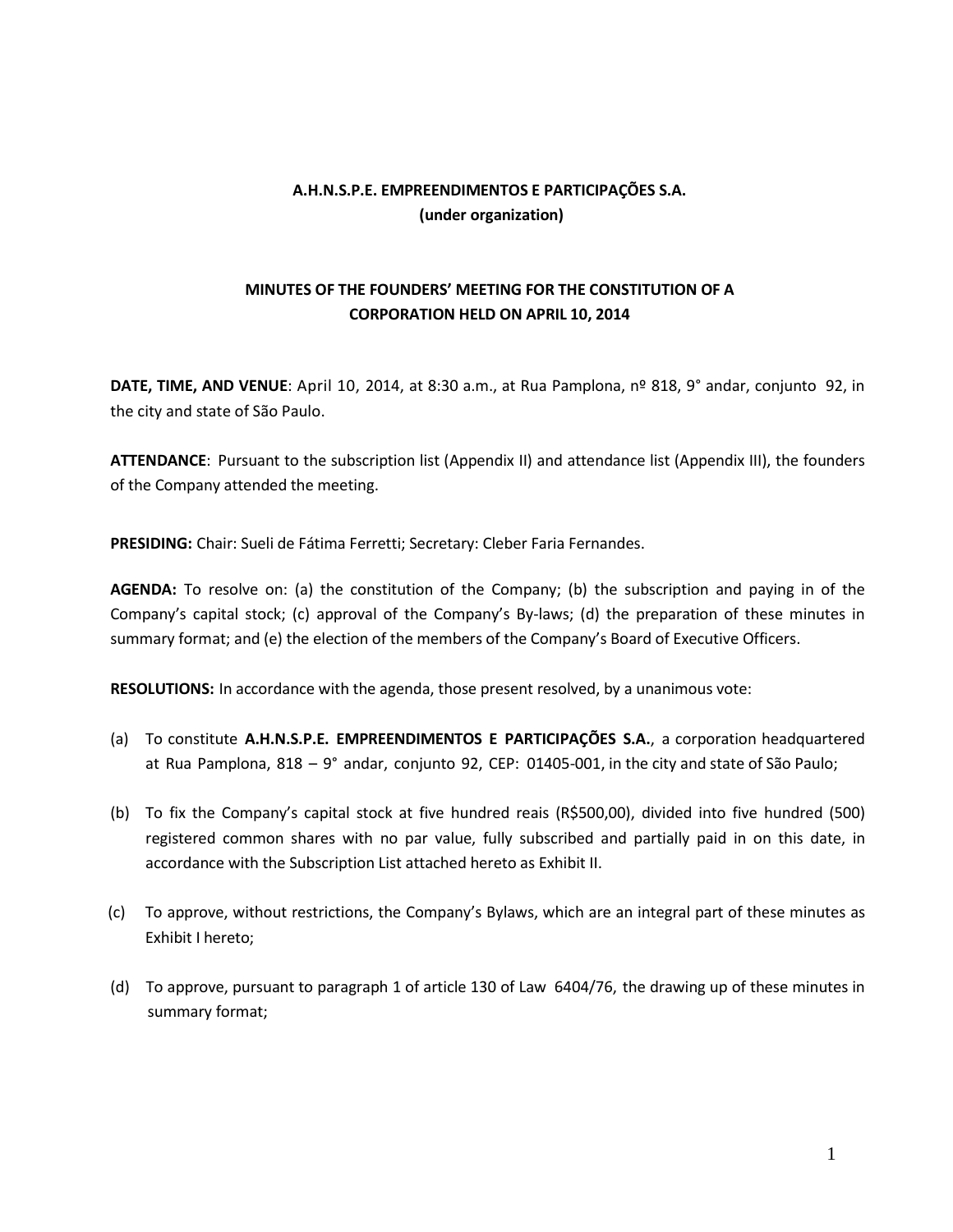(e) To elect the following Board of Executive Officers, for a one-year term of office, until the investiture of the members elected by the 2015 Annual Shareholders' Meeting:

## **Executive Officers:**

**SUELI DE FÁTIMA FERRETTI**, Brazilian, single, analyst, with offices at Rua Pamplona, 818, 9° andar, conjunto 92, Bairro Jardim Paulista, CEP 01405-001, in the city and state of São Paulo, bearer of identification document (RG) no. 7.743.932, issued by the São Paulo State Department of Public Security (SSP-SP) and inscribed in the individual roll of taxpayers (CPF/MF) under no. 764.868.778-04.

**CLEBER FARIA FERNANDES**, Brazilian, married, accountant, with offices at Rua Pamplona, 818, 7° andar, conjunto 71, Bairro Jardim Paulista, CEP 01405-001, in the city and state of São Paulo, bearer of identification document (RG) no. 23.360.684-1, issued by the São Paulo State Department of Public Security (SSP-SP), and inscribed in the individual roll of taxpayers (CPF/MF) under no. 192.212.358-74.

The hereby elected Executive Officers declared that they were fully aware of the provisions set forth in article 147 of Law 6404/76, not having been sentenced to a penalty that prohibits, albeit temporarily, access to public positions; or linked to bankruptcy, betrayal of trust, bribery, graft, embezzlement; or crimes against the economy, the national financial system, the rules to protect competition, consumer relations, public faith and property.

**CLOSURE**: There being no further business to discuss, these minutes were drawn up, read, approved, and signed by all those present.

São Paulo, April 10, 2014.

Chairwoman and Executive Officer elect Secretary and Executive Officer elect

**Sueli de Fátima Ferretti Cleber Faria Fernandes**

Lawyer's initials:

Renato Dias Pinheiro OAB/SP 105.311-A OAB/RJ 19.553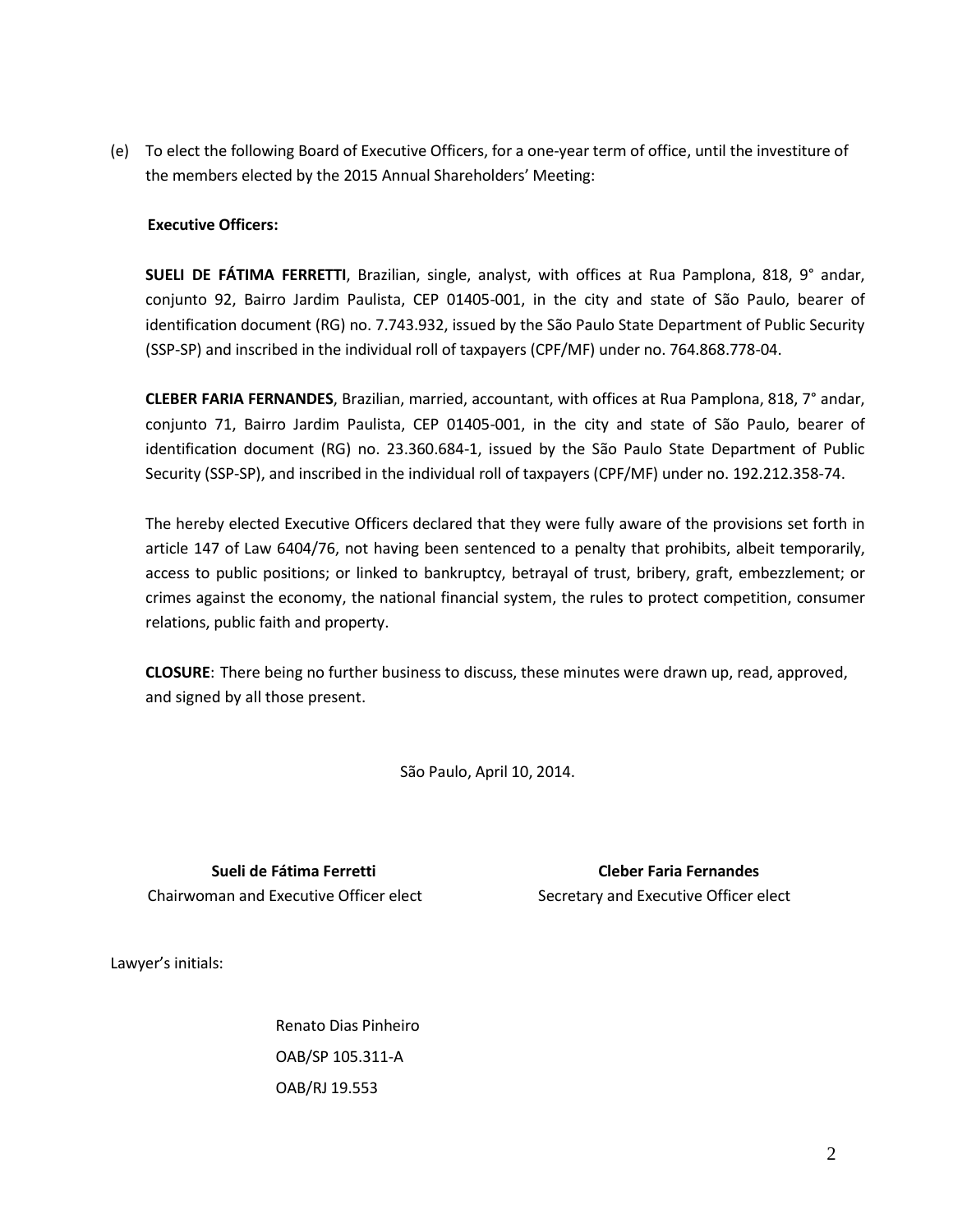## **(Exhibit I)**

### **BY-LAWS**

## **A.H.N.S.P.E. EMPREENDIMENTOS E PARTICIPAÇÕES S.A.**

(Founders' Meeting on the Company's Constitution held on April 10, 2014)

#### **CHAPTER I**

#### **Corporate Name, Headquarters, Object, and Duration**

#### **ARTICLE 1**

**A.H.N.S.P.E. EMPREENDIMENTOS E PARTICIPAÇÕES S.A.** is a corporation governed by these Bylaws and all applicable laws.

## **ARTICLE 2**

The Company's headquarters and legal jurisdiction are located at Rua Pamplona, 818, 9° andar, conjunto 92, Bairro Jardim Paulista, CEP 01405-001, in the city and state of São Paulo and it may open branches, agencies, and offices when authorized to do so by the Board of Executive Officers.

### **ARTICLE 3**

The purpose of the Company is to hold interests in other companies, as a partner or shareholder, in Brazil or abroad (holding company).

## **ARTICLE 4**

The Company will have an undetermined term of duration.

## **CHAPTER II Capital Stock**

#### **ARTICLE 5**

The Company's capital stock totals five hundred reais (R\$500,00), represented by five hundred (500) registered common shares with no par value, two hundred reais (R\$200,00) of which already paid in and the remainder to be paid in within 12 months of the date of this Meeting.

**Paragraph 1** - Each share shall entitle its holder to one (1) vote at Shareholders' Meetings.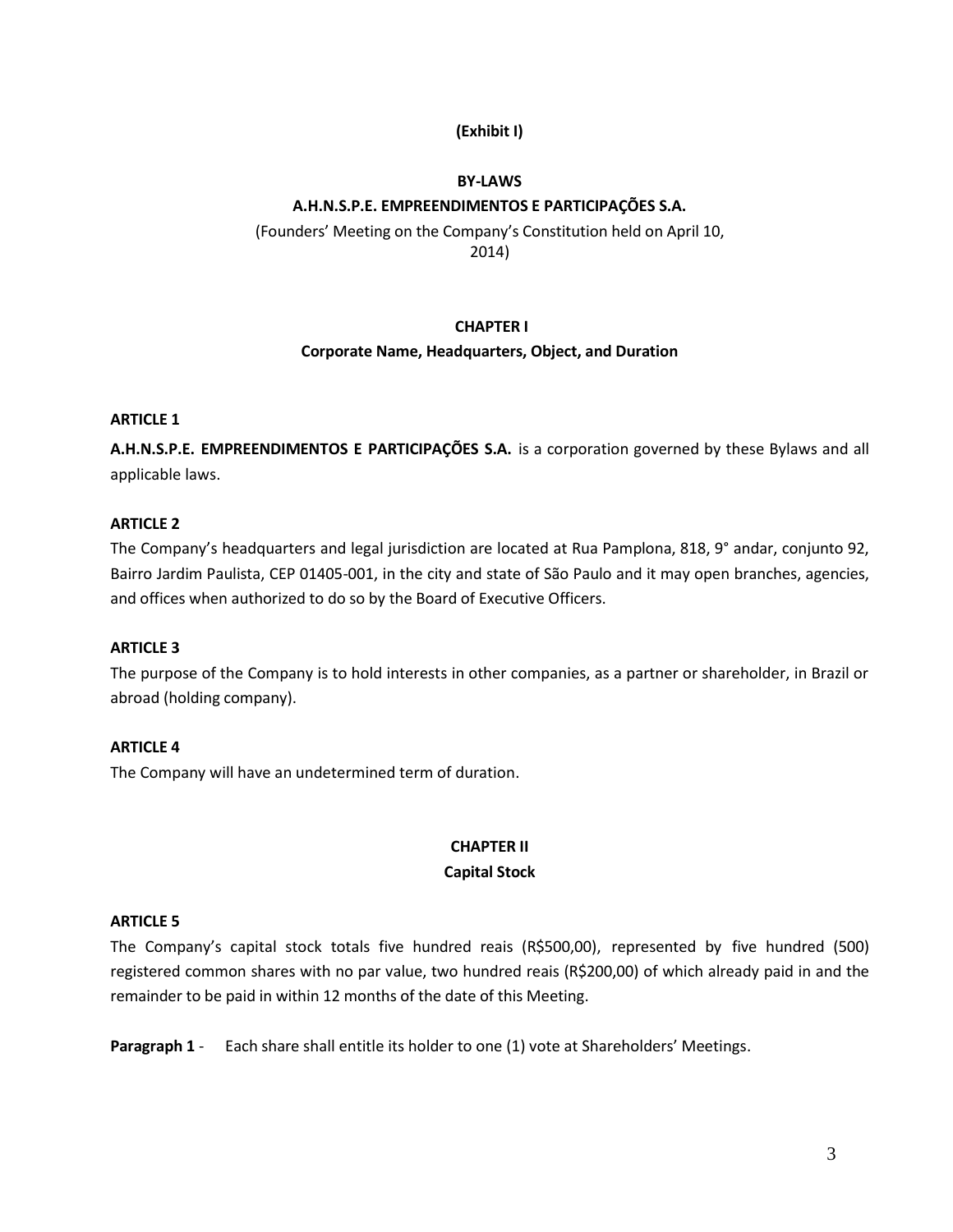**Paragraph 2** - Shares arising from capital increases will be distributed among the shareholders, as provided for by the law, within the term established at the Meeting that resolves on the capital increase.

**Paragraph 3** - Upon approval by shareholders representing the majority of its capital stock, the Company may purchase its own shares, to be held in treasury or canceled, with no capital reduction, for subsequent sale, in accordance with the legislation and regulations in force.

# **CHAPTER III Shareholders' Meetings**

## **ARTICLE 6**

Shareholders' Meetings will be held ordinarily within four (4) months of the close of each fiscal year and extraordinarily whenever the company's interests so require.

**Paragraph 1** – Shareholders' Meetings will be presided over by the shareholders or an Executive Officer elected by said meeting, who will appoint the secretary from among the attending Executive Officers or shareholders.

**Paragraph 2** – Excluding the exceptions determined by law and without prejudice to the provisions set forth in these Bylaws, Annual and Extraordinary Shareholder Meeting resolutions must be taken by an absolute majority vote. Blank votes will be excluded.

## **CHAPTER IV Management**

#### **ARTICLE 7**

The Company will be managed by a Board of Executive Officers comprising a minimum of two (2) and a maximum of ten (10) members, all of whom designated as Executive Officers, who may be shareholders or not, resident in Brazil, elected by the Annual Shareholders' Meeting, reelection being permitted. Upon expiration of their term of office, the Executive Officers will continue to exercise their duties until the investiture of their successors.

**Paragraph 1** – Executive Officers are exempt from providing guarantees and their compensation will be determined by the Annual Shareholders' Meeting that elects them.

**Paragraph 2** - The investiture of the Executive Officers will be drawn up in the company's records.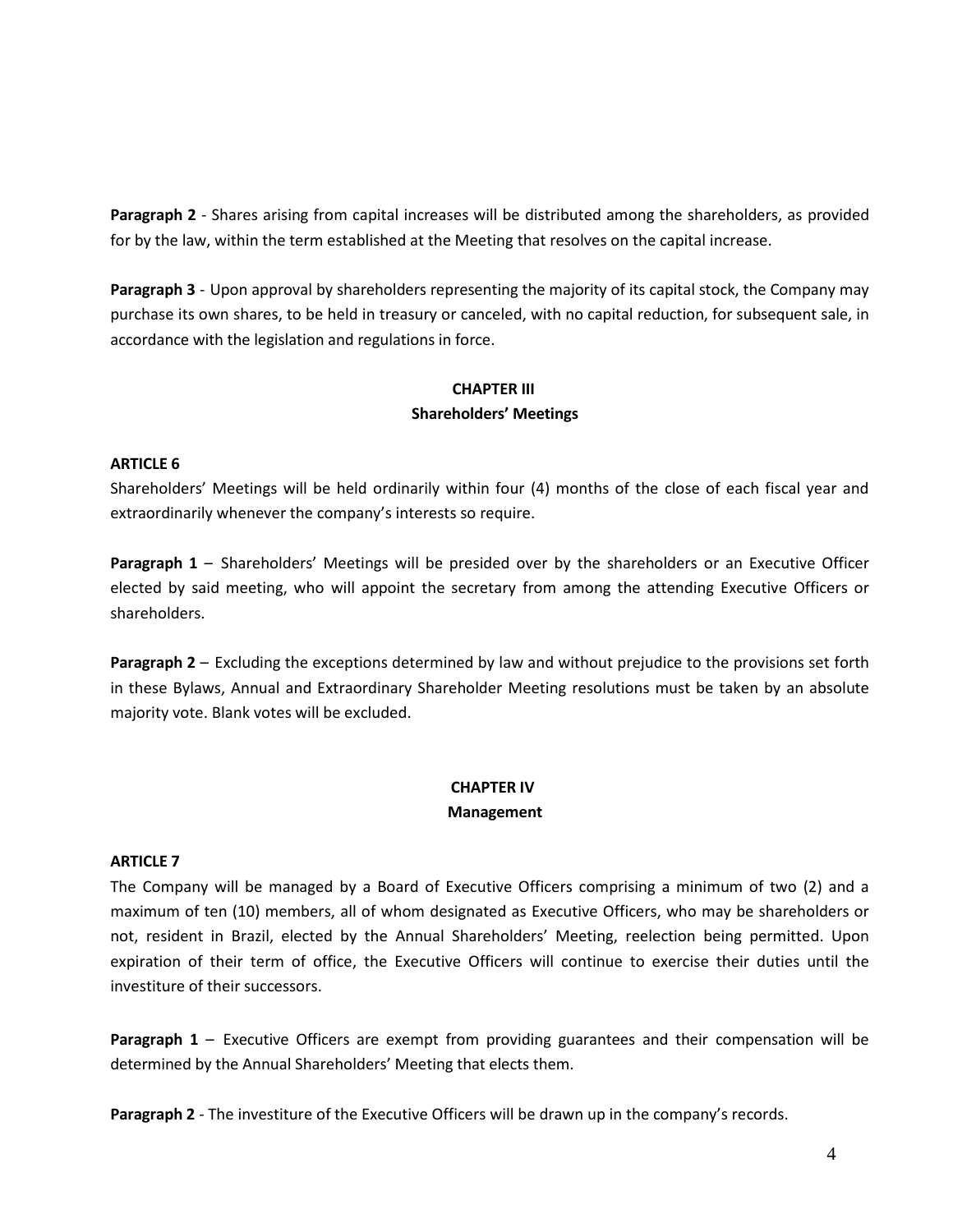## **ARTICLE 8**

Should an Executive Officer be prevented from exercising his or her functions, said functions will be exercised by another Officer, appointed by the others. Should a vacancy occur, the appointed Officer will remain in office until the election and investiture of his or her replacement by the Annual Shareholders' Meeting.

### **ARTICLE 9**

The Board of Executive Officers has ample powers to manage the business, being authorized to practice all the necessary acts to manage the Company and represent it before third parties, in or out of court, and before any public authority or federal, state or municipal bodies; exercise normal management powers; sign documents, deeds, agreements and credit instruments; issue and endorse checks; open, operate and close bank accounts; take out loans, provide guarantees; and acquire, sell, encumber or assign, in whole or in part, real estate or other goods.

#### **ARTICLE 10**

Any Executive Officer, acting alone or with one or more proxies, in accordance with the respective powers of attorney, may represent the Company, in or out of court, and practice all the acts referred to in article nine. Proxies will be appointed upon the signature of any Executive Officer and the powers of attorney must specify the powers conferred on the proxies, and be granted for a term of not more than one year, with the exception of those granted for judicial purposes, which may be for an indefinite period of time.

**Sole Paragraph:** The provision of suretyships, guarantees, and other forms of collateral in favor of third parties is subject to the approval of shareholders representing the majority of the capital stock.

#### **ARTICLE 11**

The Board of Executive Officers is responsible for supervising the course of the Company's business by practicing all acts deemed necessary for its regular operation.

### **CHAPTER V Fiscal Council**

#### **ARTICLE 12**

The Company's shall have a Fiscal Council that will not operate on a permanent basis and, when installed, will be composed of a minimum of three (3) and a maximum of five (5) sitting members and an equal number of alternate members, shareholders or not.

**Sole Paragraph** – The members of the Fiscal Council will be elected by the annual Shareholders' Meeting for a one-year term, reelection being permitted.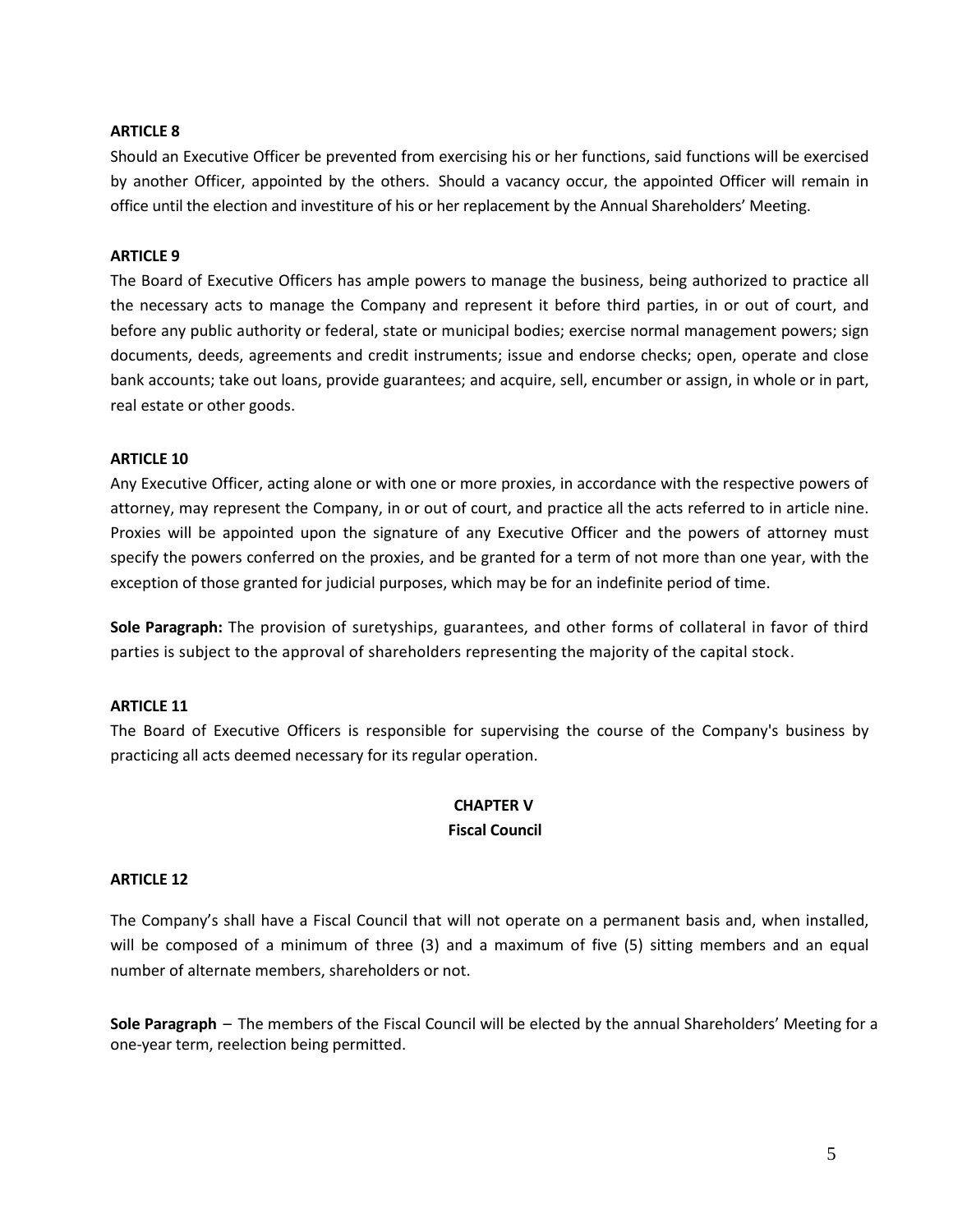# **CHAPTER VI General Provisions**

## **ARTICLE 13**

The Company's fiscal year shall coincide with the calendar year, i.e. ending on December 31. Upon closure of the fiscal year, the Company will prepare a balance sheet and the other financial statements required by law.

## **ARTICLE 14**

The allocation of the profits from each fiscal year will be determined by the Annual Shareholders' Meeting, following recommendations by the Board of Executive Officers, after hearing the opinion of the Fiscal Council, when installed, and following the legal deductions.

## **ARTICLE 15**

The Company may also prepare interim financial statements at any time in order to determine results and distribute profits in shorter periods, subject to approval of shareholders representing a majority of the capital stock.

## **ARTICLE 16**

The Company will distribute, as mandatory dividends in each fiscal year, the minimum envisaged percentage of net profit, adjusted in accordance with the applicable legislation.

## **ARTICLE 17**

The Company will be wound up in accordance with those cases envisaged by the law or by resolution of a Shareholders' Meeting, with a quorum of shareholders representing the majority of the capital stock, which will determine the form of liquidation, appoint the liquidators and determine their compensation.

## **ARTICLE 18**

Any legal dispute among the shareholders or between the shareholders and the Company will be resolved by the courts of the judicial district of the city of São Paulo, state of São Paulo

> **Sueli de Fátima Ferretti Cleber Faria Fernandes** Chairwoman Secretary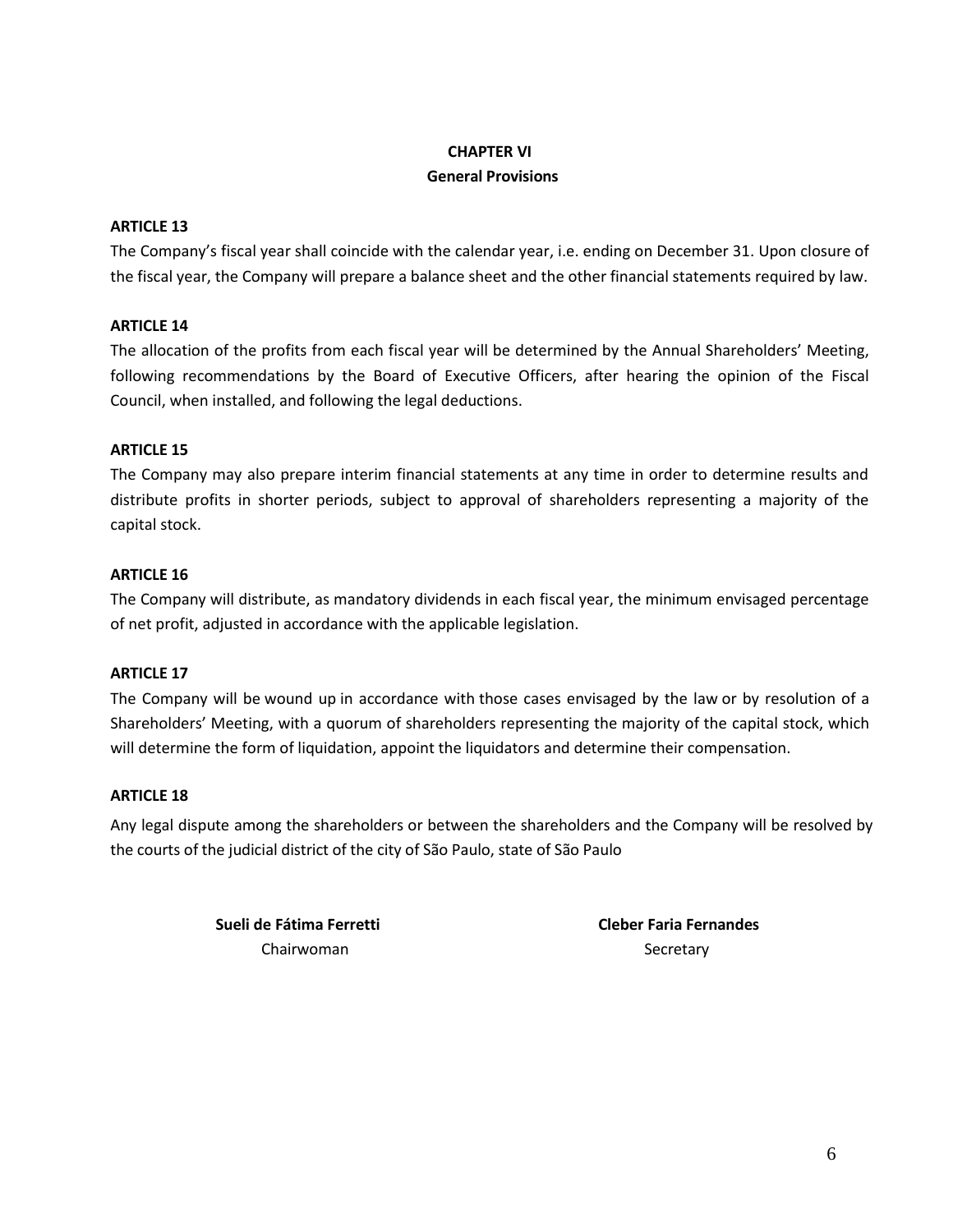## **(Exhibit II)**

## **A.H.N.S.P.E. EMPREENDIMENTOS E PARTICIPAÇÕES S.A.**

# **SHARE SUBSCRIPTION LIST PURSUANT TO THE MINUTES OF THE FOUNDERS' MEETING FOR THE CONSTITUTION OF A CORPORATION HELD ON APRIL 10, 2014**

| Name:              | Sueli de Fátima Ferretti                                                         |
|--------------------|----------------------------------------------------------------------------------|
| Domicile:          | Rua Pamplona, 818, 9º andar, conjunto 92, Bairro Jardim Paulista, São Paulo – SP |
| Shares Subscribed: | 250 registered common shares with no par value                                   |
| Shares paid In:    | 100 registered common shares with no par value                                   |
|                    |                                                                                  |

| Name:              | Cleber Faria Fernandes                                                           |
|--------------------|----------------------------------------------------------------------------------|
| Domicile:          | Rua Pamplona, 818, 7º andar, conjunto 71, Bairro Jardim Paulista, São Paulo – SP |
| Shares Subscribed: | 250 registered common shares with no par value                                   |
| Shares paid In:    | 100 registered common shares with no par value                                   |

São Paulo, April 10, 2014.

**Sueli de Fátima Ferretti**

- Chair -